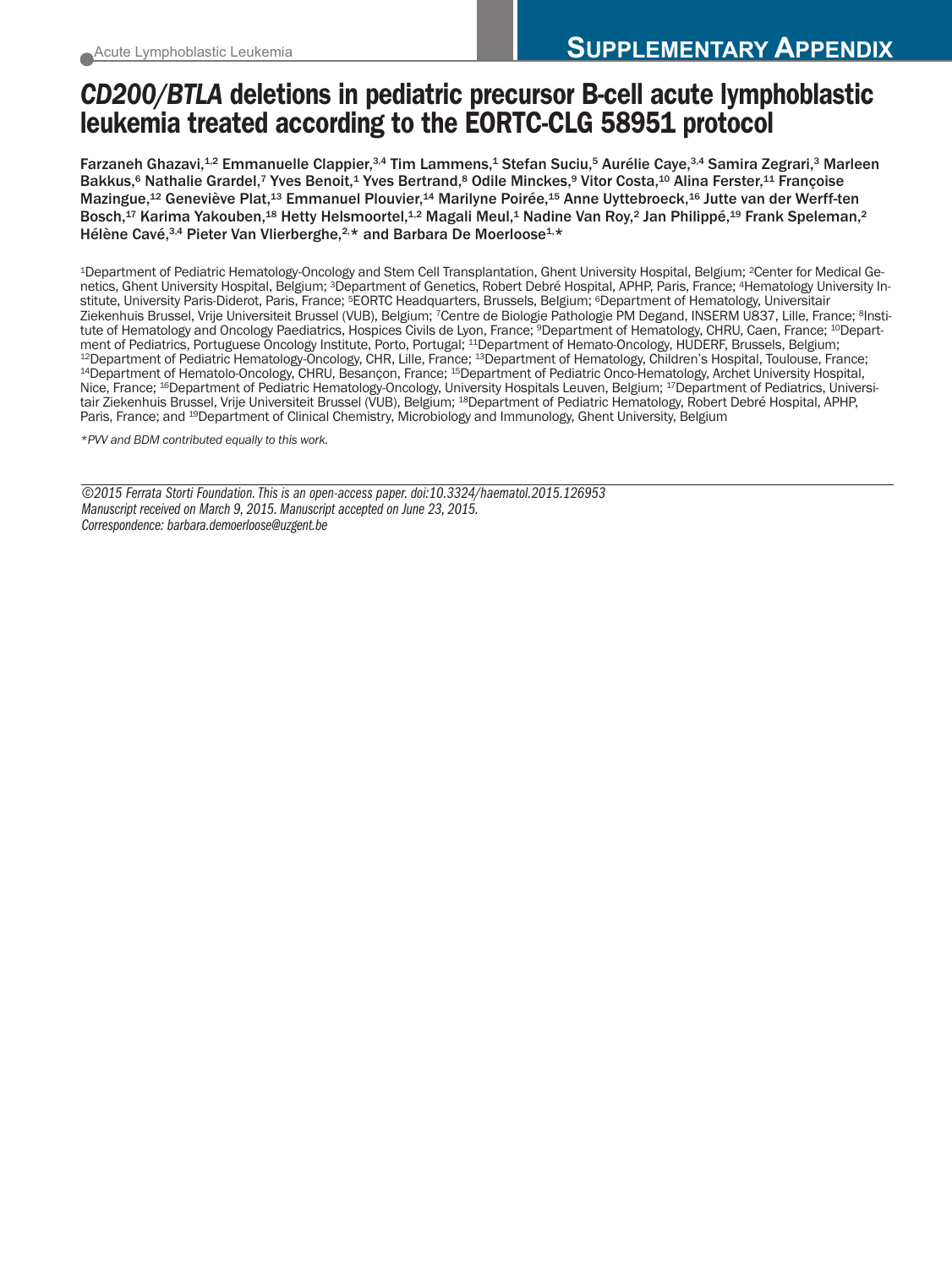# *CD200***/***BTLA* **deletions in pediatric precursor-B cell acute lymphoblastic leukemia treated according to the EORTC-CLG 58951 protocol**

Farzaneh Ghazavi<sup>1,2</sup>, Emmanuelle Clappier<sup>3,4</sup>, Tim Lammens<sup>1</sup>, Stefan Suciu<sup>5</sup>, Aurélie Caye<sup>3,4</sup>, Samira Zegrari<sup>3</sup>, Marleen Bakkus<sup>6</sup>, Nathalie Grardel<sup>7</sup>, Yves Benoit<sup>1</sup>, Yves Bertrand<sup>8</sup>, Odile Minckes<sup>9</sup>, Vitor Costa<sup>10</sup>, Alina Ferster<sup>11</sup>, Françoise Mazingue<sup>12</sup>, Geneviève Plat<sup>13</sup>, Emmanuel Plouvier<sup>14</sup>, Marilyne Poirée<sup>15</sup>, Anne Uyttebroeck<sup>16</sup>, Jutte van der Werff-ten Bosch<sup>17</sup>, Karima Yakouben<sup>18</sup>, Hetty Helsmoortel<sup>1,2</sup>, Magali Meul<sup>1</sup>, Nadine Van Roy<sup>2</sup>, Jan Philippé<sup>19</sup>, Frank Speleman<sup>2</sup>, Hélène Cavé<sup>3,4</sup>, Pieter Van Vlierberghe<sup>2,\*</sup> and Barbara De Moerloose<sup>1,\*</sup>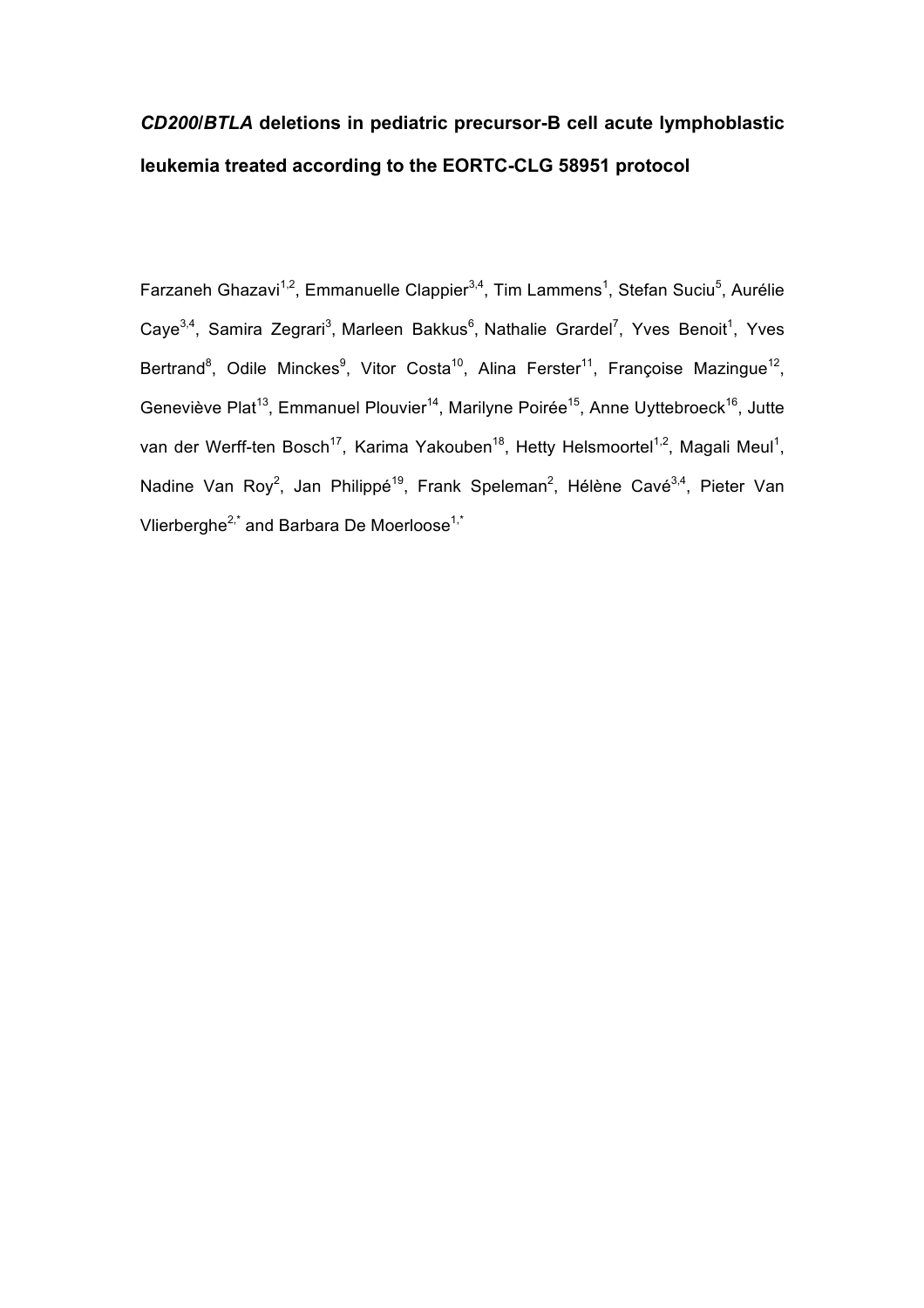#### **Methods**

#### **Patients**

Patients under 18 years of age with previously untreated ALL were enrolled in the EORTC-CLG 58951 trial between December 1998 and July 2008. This protocol was approved by the EORTC Protocol Review Committee and by the local institutional ethical committees in each participating center and is registered at ClinicalTrials.gov (#NCT00002812). After obtaining informed consent from patients or their legal guardians according to the declaration of Helsinki, bone marrow (BM) and blood samples were taken at diagnosis, before start of treatment, and stored for future research purposes. All analyses were performed on cryopreserved leukemic cells.

Diagnostics, risk group assignment and treatment were performed according to the EORTC-CLG 58951 protocol. This protocol is based on a Berlin-Frankfurt-Munster (BFM)-backbone with four-drug induction, consolidation, central nervous system (CNS) prophylaxy without cranial irradiation, reinduction/late intensification and maintenance, and includes three randomised questions as described previously<sup>1,</sup> 2 .

Patients were assigned to different risk groups: very low-risk (VLR), average risk (AR) and very high-risk (VHR). VLR was defined as B-lineage ALL without high-risk criteria as mentioned before, with WBC counts below  $10x10^9$ /L, and with hyperdiploid karyotype (51-66 chromosomes) or DNA index >1.16 and <1.5, in the absence of CNS or gonadal involvement. VHR criteria consisted of blast count in peripheral blood  $\geq 1x10^9$ /L at completion of the prephase (day 8), presence of t(9;22), t(4;11) or another MLL rearrangement, near-haploidy (< 34 chromosomes), acute undifferentiated leukemia (AUL), MRD >  $10^{-2}$  at completion of induction (Day 35) or failure to achieve complete remission (CR). AR patients were all children without VLR or VHR characteristics, and they were subdivided in AR1 and AR2 patient groups $1, 2$ .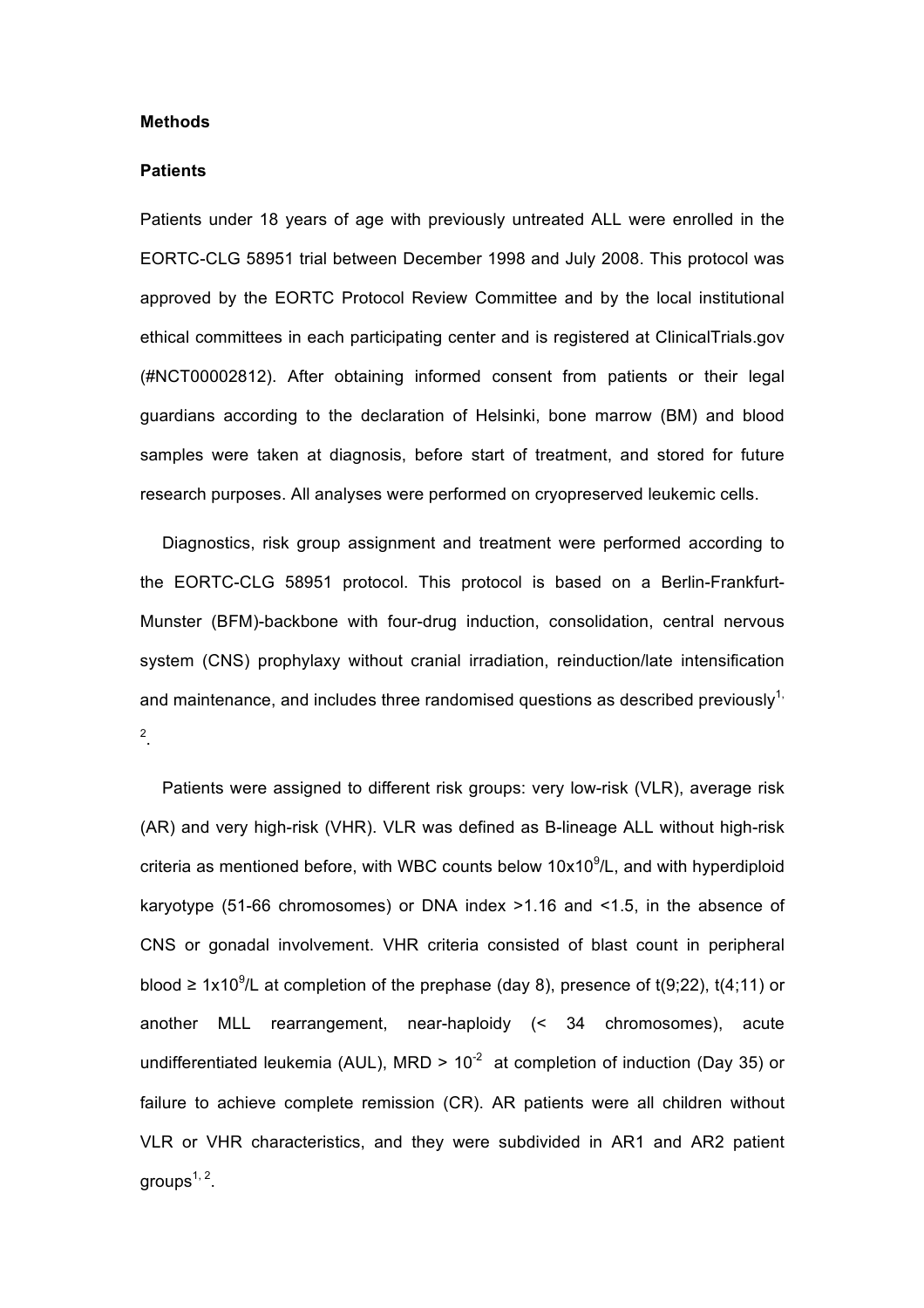#### **Cell Culture**

A panel of eight BCP-ALL cell lines were obtained from the DSMZ (Deutsche Sammlung von Mikroorganismen und Zellkulturen GmbH) repository: REH, SEM, SUP-B15, NALM-6, NALM-16, RCH-ACV, HAL-01, 697. Cells were cultured in RPMI 1640 media (Life Technologies Europe) supplemented with 10% fetal bovine serum, 1% penicillin/streptomycin (Life Technologies Europe), 1% kanamycin (Life Technologies Europe), 1% glutamine (Life Technologies Europe) at 37° C in 5% CO2.

### **DNA Isolation**

DNA of primary samples and cell lines was isolated using the DNeasy Blood and Tissue Kit (Qiagen, Valencia, CA, USA) according to the manufacturer's instructions. For each sample, the concentration was measured using the NanoDrop ND-1000 spectrometer (NanoDrop Technologies, Wilmington, DE, USA).

#### **Array Comparative Genome Hybridization (array CGH)**

The DNA of samples and cell lines was profiled on the 180K custom designed oligonucleotide array platform, enriched for genomic regions known to be recurrently implicated in leukemia and oligonucleotides encompassing non-coding RNAs (microRNAs and long non-coding RNAs). The array designs were based on the hg18 genome build. Utilizing random prime labeling (BioPrime ArrayCGH Genomic Labeling System, Invitrogen), 400 ng of tumor and control DNA (promega control DNA) was labeled with Cy3 and Cy5 dyes (Perkin Elmer, Waltham, MA, USA ). Further processing was then performed according to the manufacturer's instructions (Agilent Technologies, Palo Alto, CA, USA). Fluorescence intensities were measured using an Agilent scanner (G2505C, Agilent Technologies). Data were extracted using the Feature Extraction v10.1.1.1 software program (Agilent Technologies) and further processed with arrayCGHbase (http://medgen.ugent.be/arraycghbase)<sup>3</sup>. Regions of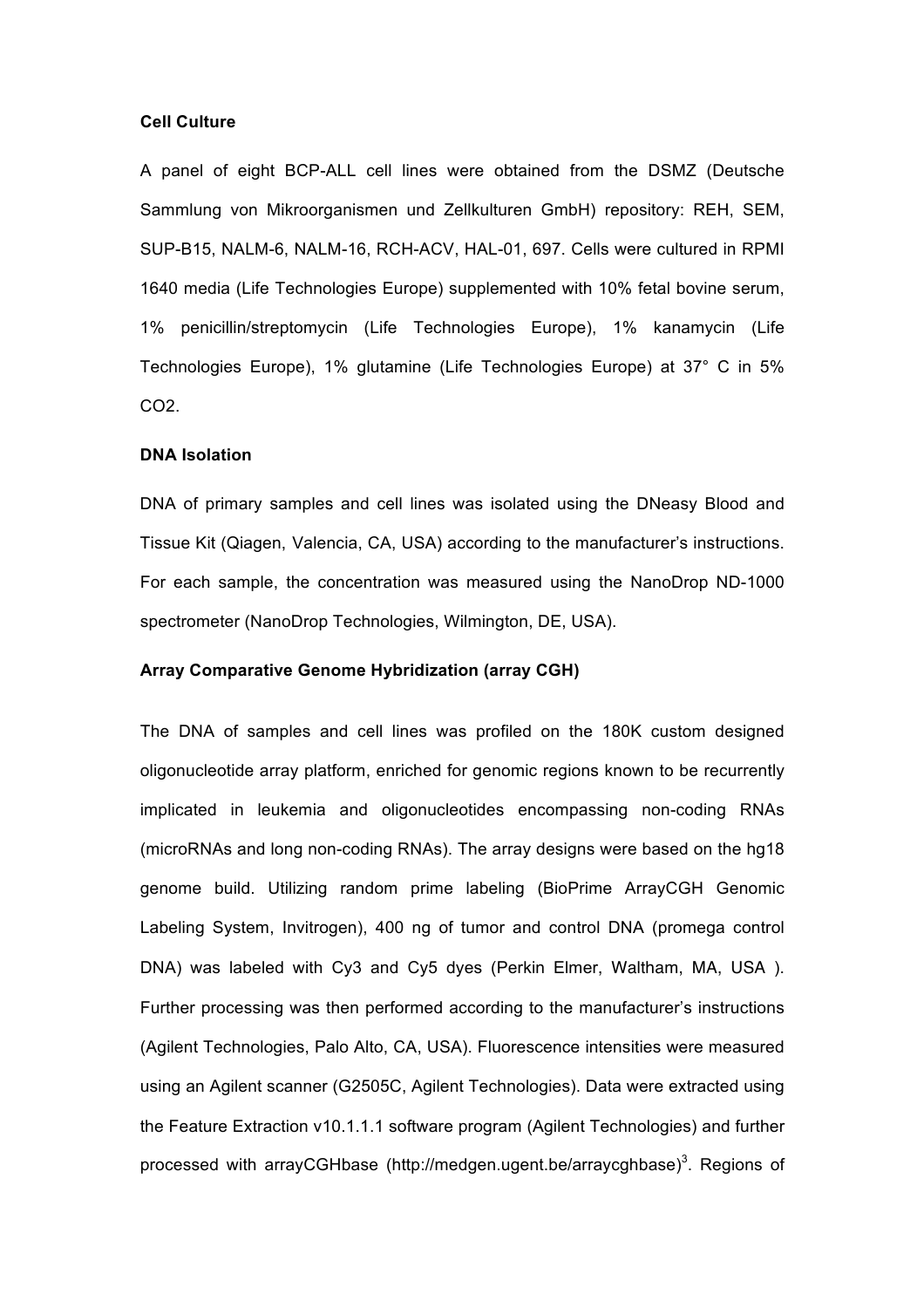copy number alteration were defined as a minimum of 3 adjacent clones simultaneously deviating beyond the threshold values (0.3 and -0.3).

In addition, a custom focused 8\*15K oligonucleotide array (Agilent Technologies, Santa Clara, CA, USA) was designed for fine-mapping the deletion encompassing *BTLA* and *CD200*. These arrays covered the following region on Chr3: 111,899,945- 112,300,062 (hg19) with a total of 4314 probes. The generation of these arrays was performed using the online eArray tool from Agilent (https://earray.chem.agilent.com/suredesign/home.htm).

#### **Mutation analysis**

All exons of *BTLA* and *CD200* were amplified from genomic DNA using PCR. PCR primers are available in Supplementary Table 1. PCR reactions were carried out using KAPA Taq Hotstart PCR kit (KAPABiosystems, Wilmington, MA, USA ). Briefly, 2 µl DNA (10ng/µl) was added to 23 µl of PCR mix (5µl 5X buffer, 2.5µl Mgcl<sub>2</sub> (25µM), 0.5µl dNTP (10mM), 0.2µl Taq (5U/µl), 1 µl Forward Primer (5µM), 1 µl Reverse Primer (5µM), 12.8 µl PCR-grade water). Direct sequencing of PCR products was performed through Sanger sequencing. The sequences were analyzed using Sequencher v4.7.

#### **RNA isolation and RT-qPCR**

Total RNA was isolated using the miRNeasy mini kit (Qiagen) according to the manufacturer's instructions. For each sample, RNA concentration was measured using the NanoDrop ND-1000 (NanoDrop Technologies, Wilmington, DE, USA). cDNA was generated using the iScript cDNA synthesis kit (Bio-Rad, Nazareth Eke, Belgium) according to the instructions of the manufacturer. After cDNA preparation, RT-qPCR reactions were carried out using custom 2X SsoAdvanced SYBR Green Supermix (Bio-Rad). Briefly, 2 µl cDNA was added to 3 µl of PCR mix (2.5 µl 2X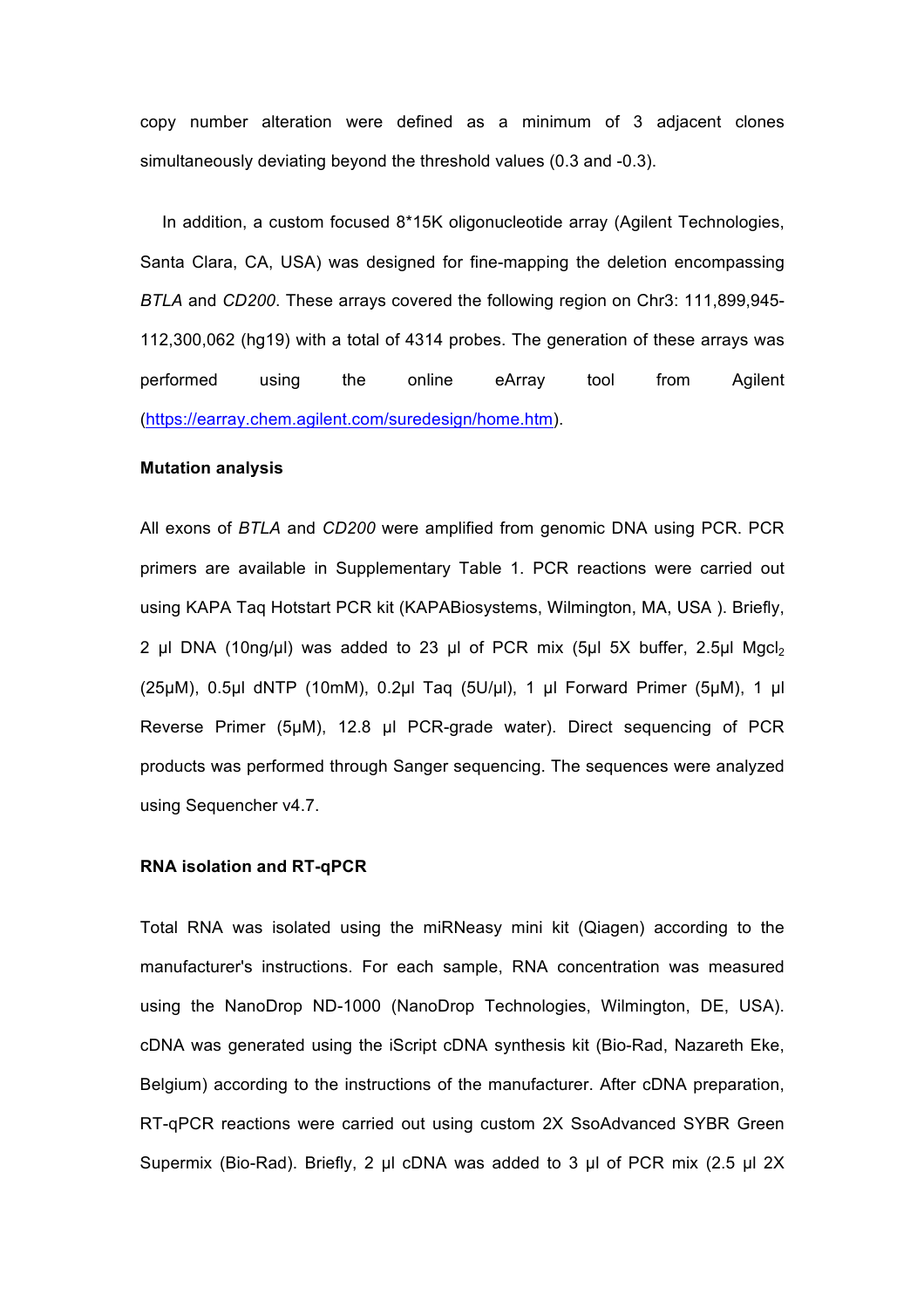SsoAdvanced mastermix, 0.25 µl Forward Primer (5µM), 0.25 µl Reverse Primer (5µM)). Relative expression values were calculated using the ΔCt-method. For normalization, the expression of at least three reference genes was combined to calculate a normalization factor.

#### **Flow cytometry analysis of B cell surface expression of BTLA and CD200**

Cell suspensions were incubated for 20 minutes with a cocktail of fluorochromeconjugated antibodies. These included CD272(=BTLA)-PE, CD200-APC, CD3-FITC, CD19-PC7, CD10-APC-H7, CD20-V450 and CD45-V500. All antibodies were obtained from BD Biosciences (San Jose, CA, USA). Data were acquired on a FACSCanto II flow cytometer using FACSDiva software (BD Biosciences) and analyses were performed with Infinicyt software version 1.7 from Cytognos (Salamanca, Spain). Gating was based on CD19 expression and scatter, after exclusion of doublets. The REH cell line (harboring a homozygous *CD200*/*BTLA* deletion) and isotype antibodies were used as control. Results were expressed as mean fluorescence intensity (MFI).

## **High throughput screening for** *CD200/BTLA* **deletions**

Primers flanking the junctions were designed based on breakpoint sequences, using the Primer3Plus software and include:

F1: 5'- TTTCCGGAGTCTCAGAGAGGT -3',

F2: 5'- AGGCTTTGCTTCGTCTTCTG-3'

R(6-FAM-labelled): 5'- TTAAAGACGGCTGCTCTTCC -3'

Fifty nanograms of DNA were amplified using standard PCR procedures, with 1.5  $m$ M MgCl<sub>2</sub> and an annealing temperature of 60 $^{\circ}$ C. Fluorescent PCR products were analyzed using the ABI 3130 analyzer and GeneMapper® software (Applied Biosystems).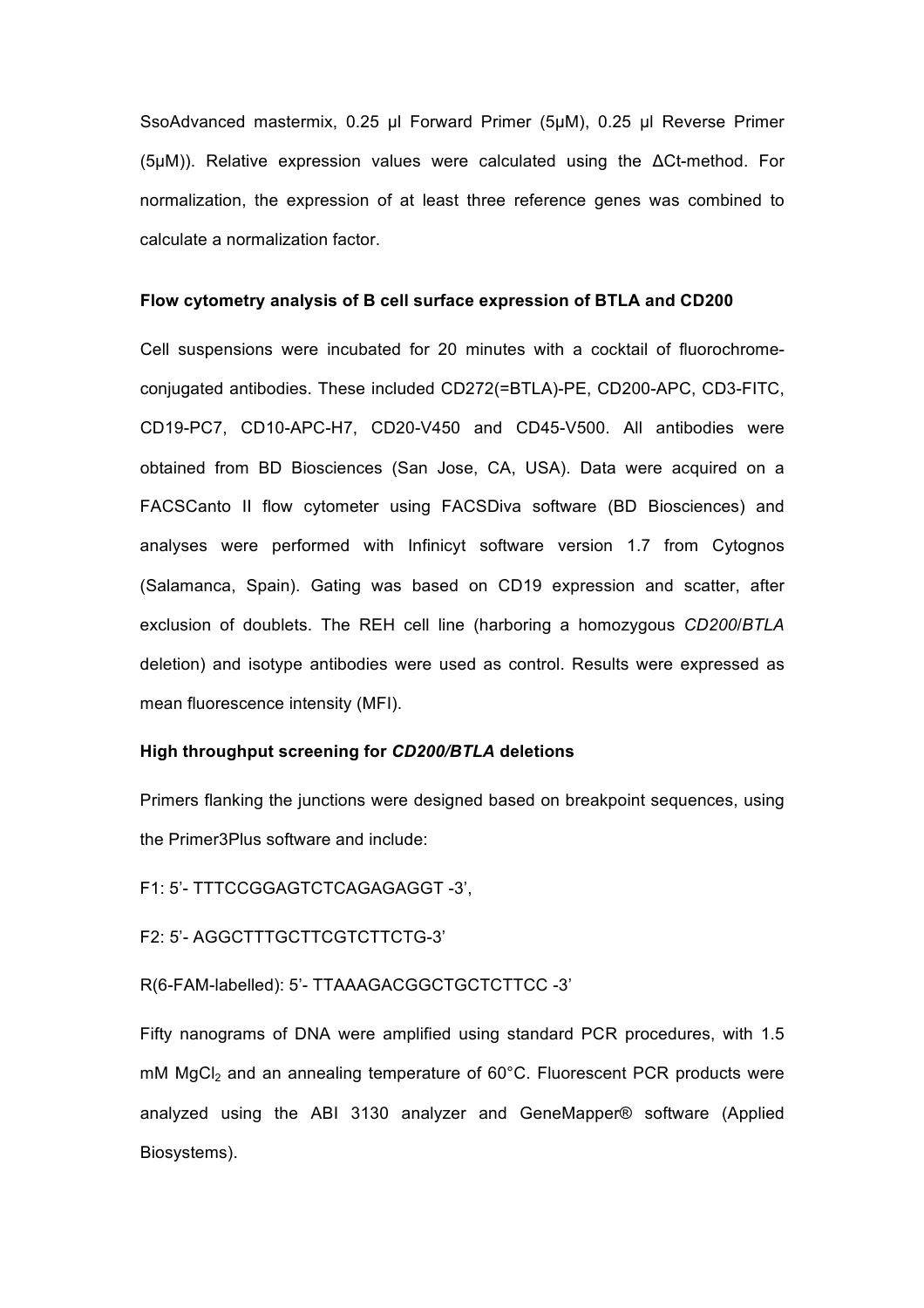#### **Statistical analysis**

EFS was calculated from the date of diagnosis to the date of last follow up or the first event (no CR, relapse or death). Disease-free survival (DFS) was calculated from the date of CR to the date of last follow up or the first event (relapse or death). All patients alive and in first CR were censored at their last follow-up. OS was calculated from the date of diagnosis until the date of death. Patients still alive were censored at their last follow-up. Survival rates were calculated according to the Kaplan-Meier technique, and standard errors of estimates were obtained via the Greenwood formula. Differences between Kaplan-Meier curves were tested for statistical significance using the two-tailed log-rank test. The Cox proportional hazard model was used to obtain the estimate and the 95% confidence interval (CI) of the hazard ratio (HR) of the instantaneous event rate in one group versus another, as specified by a given variable. All analyses were based on the intent-to-treat principle. The relationship between presence/absence of *CD200/BTLA* deletions and categorical variables was tested for significance using the Fisher test, and for continuous variables (e.g. age) using the Wilcoxon test.

#### Reference:

1. Domenech c, Suciu S, De Moerloose B, et al. Dexamethasone (6  $mg/m2/day$  and prednisolone  $(60 mg/m2/day)$  were equally effective as induction therapy for childhood acute lymphoblastic leukemia in the EORTC CLG 58951 randomized trial. Haematologica. 2014;99(7):1220-1227.

2. De Moerloose B, Suciu S, Bertrand Y, et al. Improved outcome with pulses of vincristine and corticosteroids in continuation therapy of children with average risk acute lymphoblastic leukemia (ALL) and lymphoblastic non-Hodgkin lymphoma (NHL): report of the EORTC randomized phase 3 trial 58951. Blood. 2010;116(1):36-44.

3. Menten B, Pattyn F, De Preter K, et al. arrayCGHbase: an analysis platform for comparative genomic hybridization microarrays. BMC bioinformatics. 2005;6(1):124.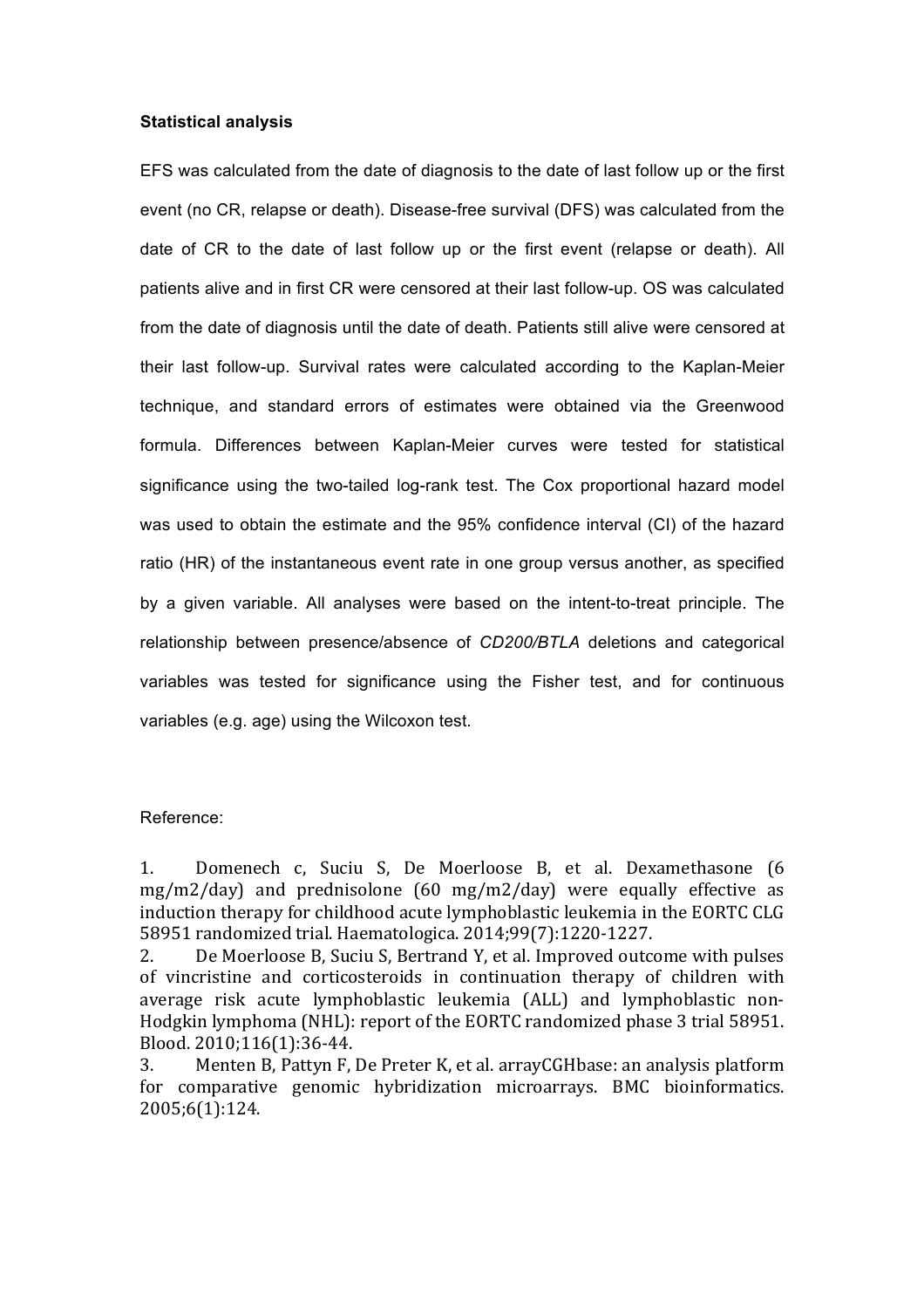**Supplementary Table 1.** Primers used for mutation analysis of *CD200* and *BTLA*

| Gene        | <b>Coding exon</b> | Forward primer sequence       | Reverse primer sequence       |
|-------------|--------------------|-------------------------------|-------------------------------|
| CD200       |                    | ACACAGACAGCCTCCGCTC           | <b>TCAACACCGCTGATCTAGTCC</b>  |
| CD200       |                    | <b>TTCCCTCCTCATATCCTGAGC</b>  | TTCATGCAGACAAATGGAACC         |
| CD200       |                    | <b>TTTCTCTGGCATCACGTAGGA</b>  | <b>GGCACTACGGCTATATTCCAA</b>  |
| CD200       |                    | TGCCATGCTATCTTTCTAGCC         | CAGGACATTCACTGCCTTCC          |
| CD200       | 5                  | TGCGATAAGTTTAAAGCTCTTATTACAC  | CACATTGTTGCCATTCCCTTA         |
| CD200       | ี                  | <b>CCCTCACACCATACTGGGTC</b>   | GATCCTTAAGGCTTTCGCTCC         |
| <b>BTLA</b> |                    | <b>CTGCAGCACTCAGAAGACGA</b>   | <b>GGAGAATGTTGCCTCCAAGA</b>   |
| <b>BTLA</b> | ົ                  | <b>GCTTGAGAACTATTGAAGTCAC</b> | <b>CTATAGGAGTTGGCTTTCTAAC</b> |
| <b>BTLA</b> |                    | TGGCCTGAAATCTCCTTCAC          | CAGGATTGGGAAAGAAAACAACAGG     |
| <b>BTLA</b> |                    | CCCTGGCATTCAACAGGATA          | AATAATGCCTGGCACATGGT          |
| <b>BTLA</b> | 5                  | <b>GCACTACCATGGCCGTAAGT</b>   | <b>GACATCCTGTTGAGCCCAGA</b>   |

**Supplementary Table 2**. Variations found in *CD200*, *BTLA* exons in 70 BCP-ALL patients

|                                                                                                    | rs no.        |
|----------------------------------------------------------------------------------------------------|---------------|
| <b>CD200</b>                                                                                       |               |
| 5' upstream c.-77 G>C                                                                              |               |
| $c.12 + 32$ G $>$ T                                                                                | (rs2276772)   |
| $c.12 + 49$ G $> A$                                                                                | (rs115847652) |
| $c.12+102$ T $\geq$ C.                                                                             | (rs9883527)   |
| p.Ser36Cys                                                                                         | (rs1131199)   |
| $c.170-104$ T $\geq$ C                                                                             | (rs3817425)   |
| c.170-44 G>A                                                                                       | (rs115358071) |
| p.Pro71Thr                                                                                         | (rs2272022)   |
| c.497-45 C>T                                                                                       | (rs7612748)   |
| p. Thr218=                                                                                         | (rs1050572)   |
| c.770-119 C>T                                                                                      | (rs60377655)  |
| c.770-65 770-64 insCTATTGCTTTATCA                                                                  | (rs150687436) |
| c.770-56 C>T                                                                                       | (rs73227426)  |
| c.770-42 C>T                                                                                       | (rs73227426)  |
| $c.877+19$ T>A                                                                                     | (rs141526201) |
| <b>BTLA</b>                                                                                        |               |
| p.Ser157Arg                                                                                        | (rs2931761)   |
| p.Pro267Leu                                                                                        | (rs9288952)   |
| c.*28T>C                                                                                           | (rs2171513)   |
| *All variants are commonly reported SNPs, present within dbSNP (http://www.ncbi.nlm.nih.gov/SNP/). |               |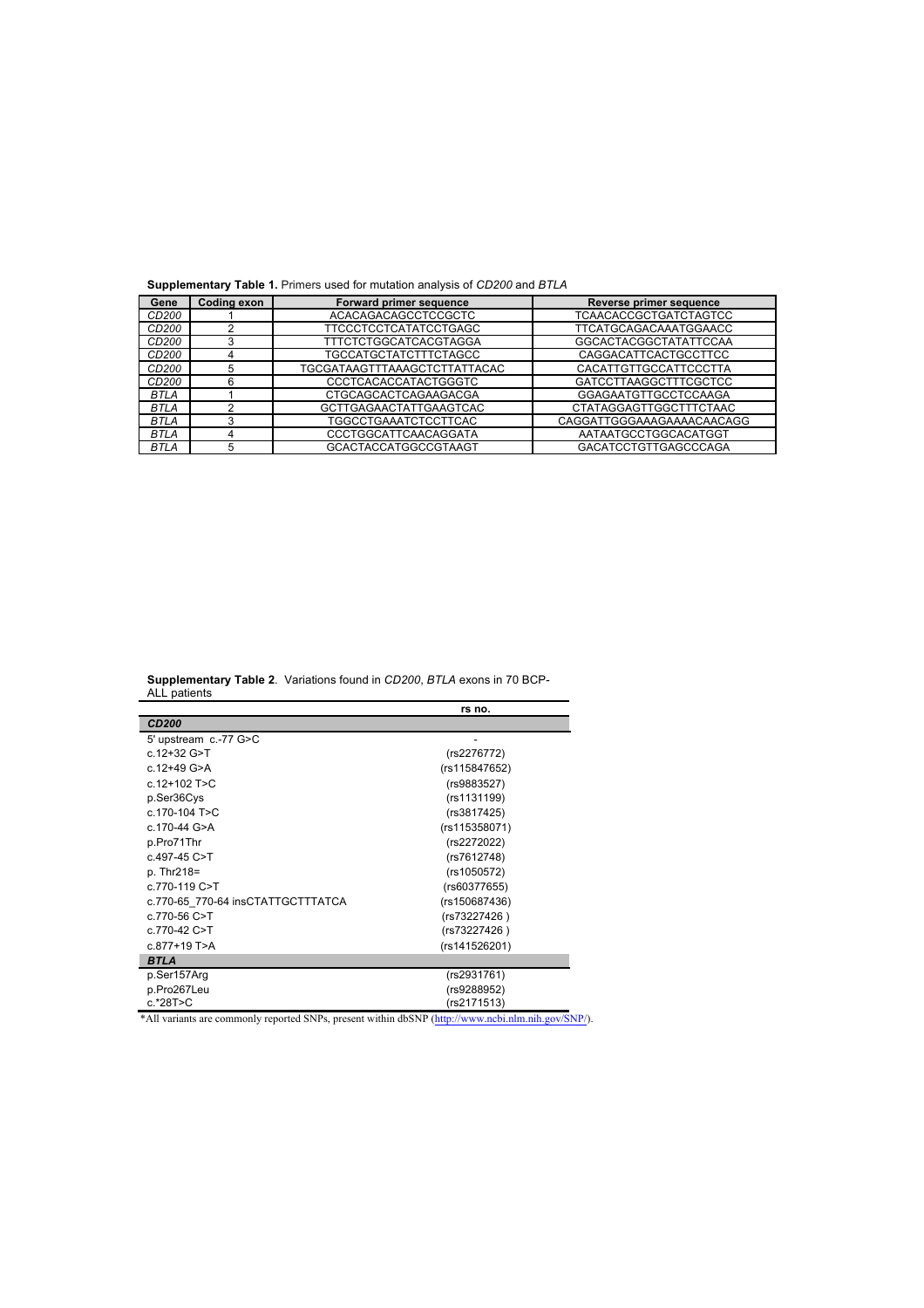|                      | *Expression value of CD272<br>(Fluorescence intensity) |             | *Expression value of CD200<br>(Fluorescence intensity) |        |
|----------------------|--------------------------------------------------------|-------------|--------------------------------------------------------|--------|
|                      | Mean                                                   | Median      | Mean                                                   | Median |
| <b>Cell lines</b>    |                                                        |             |                                                        |        |
| 697                  | 17                                                     | 12          | 1842                                                   | 1566   |
| <b>REH</b>           | 50                                                     | 35          | 285                                                    | 263    |
| RCH-ACV              | 0                                                      | $\mathbf 0$ | 3332                                                   | 2761   |
| NALM-16              | 13                                                     | 0           | 3332                                                   | 2761   |
| NALM-6               | $\mathbf 0$                                            | 0           | 462                                                    | 284    |
| <b>SEM</b>           | $\mathbf 0$                                            | 0           | 209                                                    | 193    |
| SUP-B15              | $\mathbf 0$                                            | 0           | 1329                                                   | 925    |
| <b>HAL-01</b>        | 3                                                      | $\mathbf 0$ | 5564                                                   | 4667   |
| <b>Deleted cases</b> |                                                        |             |                                                        |        |
| Patient 1            | 112                                                    | 45          | 2144                                                   | 1889   |
| Patient 2            | 68                                                     | $\mathbf 0$ | 1337                                                   | 1022   |
| Patient 3            | 414                                                    | 62          | 4998                                                   | 3928   |
| Wild type cases      |                                                        |             |                                                        |        |
| Patient 4            | 174                                                    | 37          | 904                                                    | 847    |
| Patient 5            | 949                                                    | 294         | 1786                                                   | 1750   |
| Patient 6            | 777                                                    | 268         | 1406                                                   | 1373   |
| Patient 7            | 470                                                    | 318         | 4671                                                   | 3848   |
| Patient 8            | 32                                                     | 12          | 7976                                                   | 7494   |
| Patient 9            | 99                                                     | 0           | 2836                                                   | 2056   |
| Patient 10           | 105                                                    | 25          | 2733                                                   | 2490   |
| Patient 11           | 174                                                    | 24          | 17564                                                  | 15029  |
| Patient 12           | 20                                                     | 5           | 6475                                                   | 5735   |
| Patient 13           | 188                                                    | 0           | 6449                                                   | 5649   |
| Patient 14           | 1017                                                   | 37          | 11764                                                  | 8105   |
| Patient 15           | 623                                                    | 15          | 9305                                                   | 7543   |
| Patient 16           | 342                                                    | 42          | 7990                                                   | 7342   |
| Patient 17           | 142                                                    | 0           | 6098                                                   | 4421   |
| Patient 18           | 156                                                    | 17          | 12109                                                  | 11017  |
| Patient 19           | 180                                                    | 21          | 6744                                                   | 5560   |
| Patient 20           | 147                                                    | 50          | 12994                                                  | 11720  |
| Patient 21           | 746                                                    | 88          | 3417                                                   | 2126   |
| Patient 22           | 905                                                    | 681         | 7712                                                   | 7255   |
| Patient 23           | 328                                                    | 0           | 3605                                                   | 3020   |

**Supplementary Table 3**. Mean and median expression values of CD272 (BTLA) and CD200 in eight used B-ALL cell lines and 23 BCP-ALL patients.

\* Data were acquired with FACSCanto II and analyses were performed with Infinicyt version

1.7. Events were gated on CD19 expression and scatter, after exclusion of doublets. CD19 was labelled with PE-Cy7, and CD200 with APC.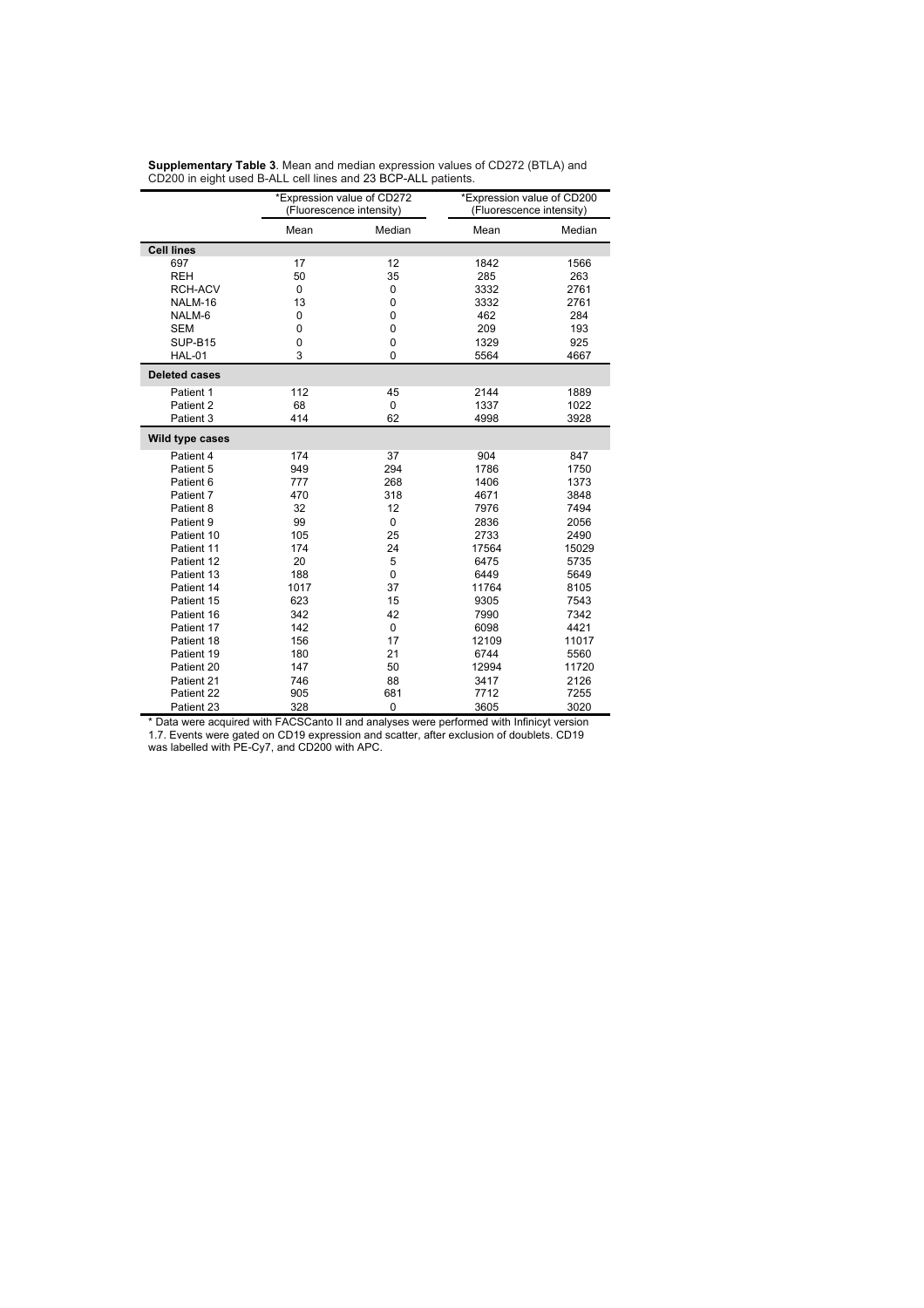| <b>Supplementary Table 4:</b> Clinical and biological features of BCP-ALL patients according to CD200/BTLA |  |  |  |  |
|------------------------------------------------------------------------------------------------------------|--|--|--|--|
| deletions status                                                                                           |  |  |  |  |

|                                                | Not deleted (N=1098)     | Deleted (N=56)         | ND (N=98)              |
|------------------------------------------------|--------------------------|------------------------|------------------------|
| Characteristic                                 | No (%)                   | No (%)                 | No (%)                 |
| Gender:                                        |                          |                        |                        |
| Male                                           | 587 (53.5)               | 30 (53.6)              | 45 (45.9)              |
| Female                                         | 511 (46.5)               | 26 (46.4)              | 52 (53.1)              |
| missing                                        | 0(0.0)                   | 0(0.0)                 | 1(1.0)                 |
| Age at diagnosis (years):<br>< 1               |                          |                        |                        |
| 1 < 10                                         | 3(0.3)<br>880 (80.2)     | 0(0)<br>44 (78.6)      | 0(0.0)<br>76 (78.6)    |
| $>=10$                                         | 215 (19.6)               | 12(21.4)               | 21(21.4)               |
| missing                                        | 0(0.0)                   | 0(0.0)                 | 1(1.0)                 |
| WBC count $(x10^9/L)$ :                        |                          |                        |                        |
| ~10                                            | 617 (56.2)               | 28 (50.0)              | 52 (53.1)              |
| $10 - 25$                                      | 214 (19.5)               | 15 (26.8)              | 21 (21.4)              |
| $25 - 100$                                     | 209 (19.0)               | 8(14.3)                | 13 (13.3)              |
| $>=100$                                        | 58 (5.3)                 | 5(8.9)                 | 11(11.2)               |
| missing                                        | 0(0.0)                   | 0(0.0)                 | 1(1.0)                 |
| NCI risk group:                                |                          |                        |                        |
| <b>Standard Risk</b><br><b>High Risk</b>       | 772 (70.3)<br>326 (29.7) | 37 (66.1)<br>19 (33.9) | 62 (63.3)<br>35 (35.7) |
| missing                                        | 0(0.0)                   | 0(0.0)                 | 1(1.0)                 |
| Prephase response:                             |                          |                        |                        |
| $<$ 1x10 $^{\circ}$ /L                         | 1027 (93.5)              | 53 (94.6)              | 95 (96.9)              |
| $>=1x10^9/L$                                   | 71(6.5)                  | 3(5.4)                 | 1(1.0)                 |
| missing                                        | 0(0.0)                   | 0(0.0)                 | 2(2.0)                 |
| MRD after induction:                           |                          |                        |                        |
| $< 10^{-2}$                                    | 940 (85.6)               | 45 (80.4)              | 76 (77.6)              |
| $>= 10^{-2}$                                   | 29 (2.65)                | 4(7.1)                 | 4(4.1)                 |
| Not evaluable/missing<br><b>Initial CNS</b>    | 129 (11.75)              | 7(12.5)                | 18 (18.4)              |
| CNS-1                                          |                          |                        |                        |
| CNS-2/TLP+                                     | 1028 (93.6)<br>50(4.6)   | 54 (96.4)<br>1(1.8)    | 89 (90.8)<br>6(6.1)    |
| CNS-3                                          | 16 (1.5)                 | 0(0.0)                 | 1(1.0)                 |
| Missing                                        | 4(0.4)                   | 1(1.8)                 | 2(2.0)                 |
| Genetic subtypes:                              |                          |                        |                        |
| BCR-ABL1                                       | 24 (2.2)                 | 3(5.4)                 | 3(3.1)                 |
| <b>ERGdel</b>                                  | 36(3.3)                  | 1(1.8)                 | 1(1.0)                 |
| ETV6-RUNX1                                     | 248 (22.6)               | 34 (60.7)              | 23(23.5)               |
| High hyperdiploidy                             | 382 (34.8)               | 4(7.1)                 | 34 (34.7)              |
| Low hypo/near-hapl<br><b>MLL</b> translocation | 9(0.8)<br>17(1.5)        | 1(1.8)<br>0(0.0)       | 1(1.0)<br>3(3.1)       |
| Other                                          | 314 (28.6)               | 9(16.1)                | 29 (29.6)              |
| TCF3-PBX1                                      | 47(4.3)                  | 0(0.0)                 | 2(2.0)                 |
| iAMP21                                         | 21 (1.9)                 | 4(7.1)                 | 2(2.0)                 |
| IKZF1 Del                                      | 172 (15.7)               | 10 (17.9)              | 18 (18.4)              |
| Genetic group:                                 |                          |                        |                        |
| Good                                           | 666 (60.7)               | 39 (69.6)              | 58 (59.2)              |
| Intermediate                                   | 361 (32.9)               | 9(16.1)                | 31 (31.6)              |
| Hiah                                           | 71(6.5)                  | 8(14.3)                | 9(9.2)                 |
| EFS status                                     |                          |                        |                        |
| NoCR<br>CCR                                    | 12 (1.1)<br>930 (84.7)   | 2 (3.6)<br>39 (69.6)   | 1(1.0)<br>81 (82.7)    |
| relapse                                        | 143 (13.0)               | 14 (25.0)              | 15(15.3)               |
| TRM                                            | 13 (1.2)                 | 1(1.8)                 | 0(0.0)                 |
| Missing                                        | 0(0.0)                   | 0(0.0)                 | 1(1.0)                 |
| <b>Survival Status</b>                         |                          |                        |                        |
| alive                                          | 1012 (92.2)              | 49 (87.5)              | 88 (89.8)              |
| dead                                           | 86 (7.8)                 | 7(12.5)                | 9(9.2)                 |
| Missing                                        | 0(0.0)                   | 0(0.0)                 | 1(1.0)                 |

Abbreviation: ND, not determined; WBC, white blood cell; NCI, national cancer institute; MRD, minimal residual disease; CNS, central nervous system; TLP, traumatic lumbar puncture; CR, complete remission; CCR, continued complete remission; TRM, treatment related mortality.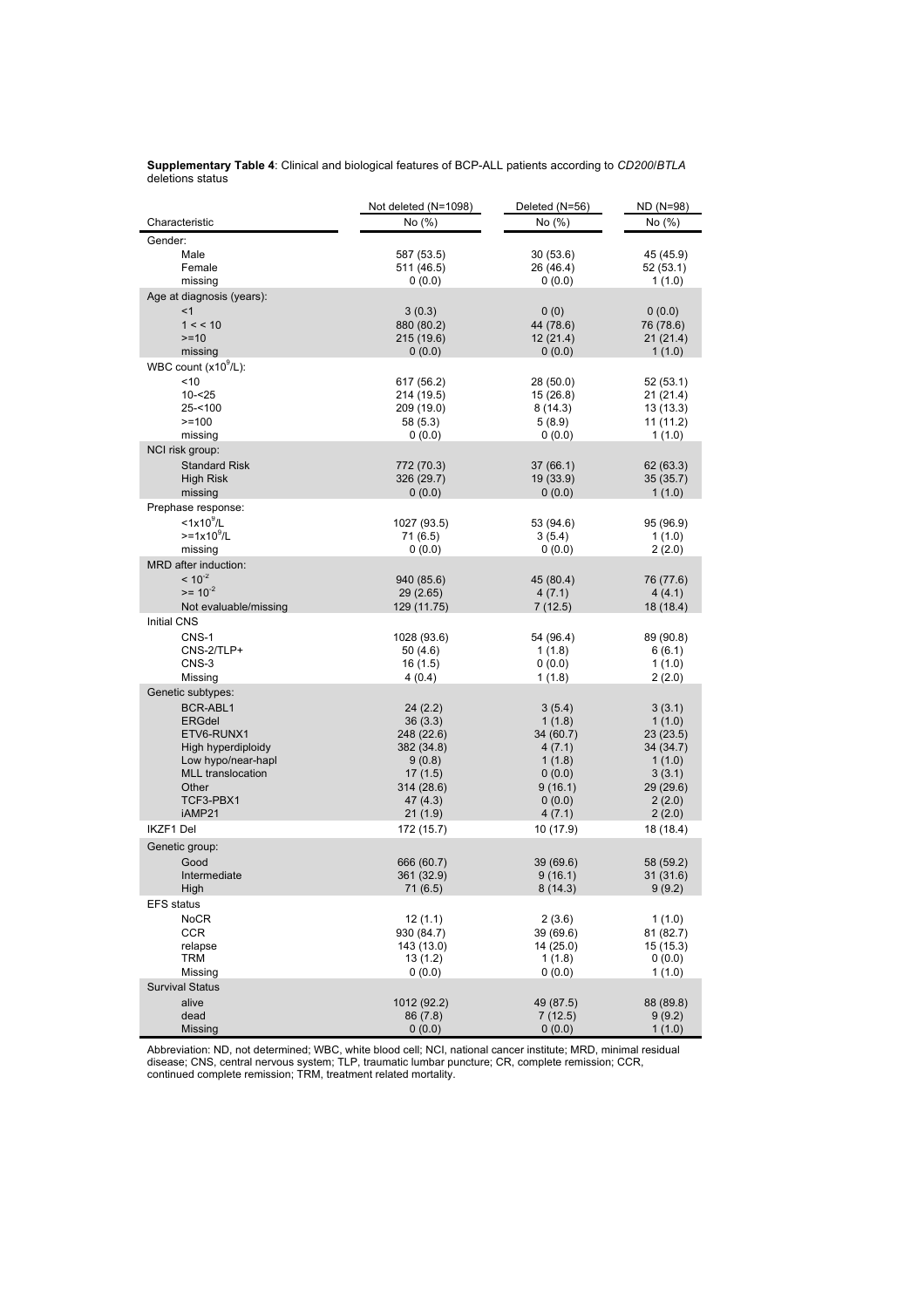| <b>Supplementary Table 5.</b> Clinical and biological features of intermediate-prognosis genetic |
|--------------------------------------------------------------------------------------------------|
| group BCP-ALL patients according to CD200/BTLA deletions status                                  |

|                           | Not deleted (N=361) | Deleted (N=9) | P-value |
|---------------------------|---------------------|---------------|---------|
| Characteristic            | No (%)              | No (%)        |         |
| Gender:                   |                     |               | 0.5     |
| Male                      | 181 (50.1)          | 3(33.3)       |         |
| Female                    | 180 (49.9)          | 6(66.7)       |         |
| Age at diagnosis (years): |                     |               | 0.92    |
| <1                        | 2(0.6)              | 0(0.0)        |         |
| 1 < 10                    | 244 (67.5)          | 6(66.7)       |         |
| $>=10$                    | 115 (31.9)          | 3(33.3)       |         |
| WBC count $(x10^9/L)$ :   |                     |               | 0.25    |
| < 10                      | 155(42.9)           | 5(55.5)       |         |
| $10 - 25$                 | 83 (23.0)           | 3(33.3)       |         |
| $25 - 100$                | 95(26.3)            | 1(11.1)       |         |
| $>=100$                   | 28 (7.8)            | 0(0.0)        |         |
| NCI risk group:           |                     |               | 0.5     |
| <b>Standard Risk</b>      | 193 (53.5)          | 6(66.7)       |         |
| <b>High Risk</b>          | 168 (46.5)          | 3(33.3)       |         |
| Prephase response:        |                     |               | 0.54    |
| $<$ 1x10 $^9$ /L          | 323 (89.5)          | 7(77.8)       |         |
| $>=1x10^9/L$              | 38 (10.5)           | 2(22.2)       |         |
| MRD after induction:      |                     |               | 0.65    |
| $< 10^{-2}$               | 293 (81.2)          | 6(66.7)       |         |
| $>= 10^{-2}$              | 14(3.9)             | 1(11.1)       |         |
| Not evaluable/missing     | 54 (14.9)           | 2(22.2)       |         |
| <b>Initial CNS</b>        |                     |               | 1       |
| CNS-1                     | 331 (91.7)          | 9(100.0)      |         |
| CNS-2/TLP+                | 21(5.8)             | 0(0.0)        |         |
| CNS-3                     | 9(2.5)              | 0(0.0)        |         |
| IKZF1                     |                     |               | 0.1     |
| <b>No</b>                 | 286 (79.2)          | 5(55.6)       |         |
| Del                       | 75 (20.8)           | 4(44.4)       |         |

Abbreviation: WBC, white blood cell; NCI, national cancer institute; MRD, minimal residual disease; CNS, central nervous system; TLP, traumatic lumbar puncture.



**Supplementary Figure 1:** (A) Event-free survival (EFS) in all BCP-ALL patients allocated to three genetic risk groups. Associations between *CD200*/*BTLA* deletions and outcome (EFS) in (B) the good-prognosis genetic risk groups and (C) the poorprognosis genetic risk groups of BCP-ALL patients treated according to the EORTC 58951 trial.